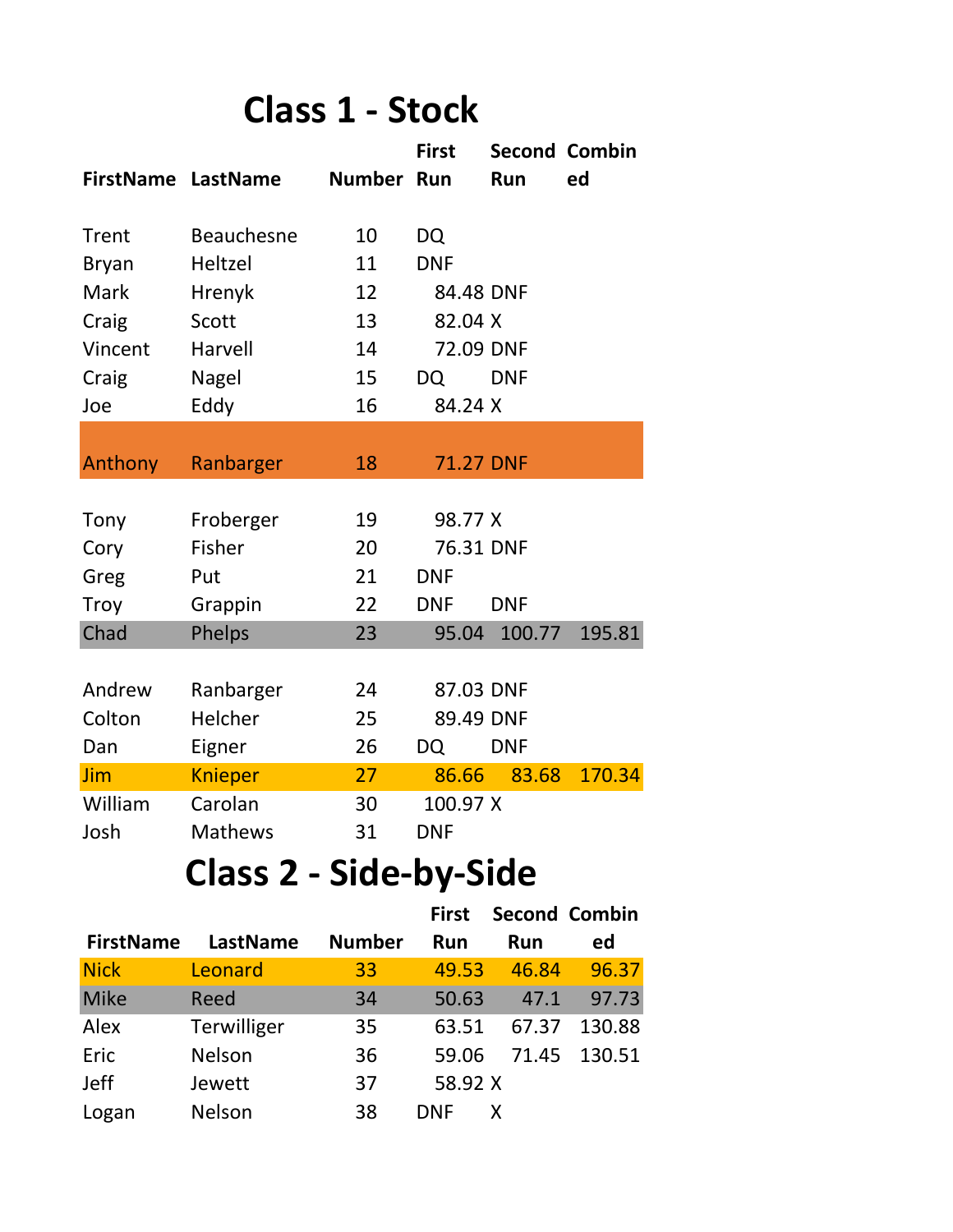| Ken           | Jones            | 39  | 58.42   | 56.58 | 115    |  |  |
|---------------|------------------|-----|---------|-------|--------|--|--|
| Chuck         | Wittingen        | 40  | 53.09   | 54.8  | 107.89 |  |  |
| <b>Travis</b> | Arthur           | 41  | 60.38   | 59.88 | 120.26 |  |  |
| Shane         | <b>Brawt</b>     | 42  |         |       | 0      |  |  |
| Chad          | DeYoung          | 43  | 74.76 X |       |        |  |  |
| Shawn         | Norton           | 44  | 56.79 X |       |        |  |  |
| Eric          | Gudmunsen        | 45  | 53.68   | 56.19 | 109.87 |  |  |
| Dillon        | Sprague          | 46  | 57.86   | 56.94 | 114.8  |  |  |
| Nathan        | <b>Buentello</b> | 47  | 65.05   | 61.3  | 126.35 |  |  |
| Ed            | <b>Briand</b>    | 48  | 58.5    | 57.11 | 115.61 |  |  |
| Dan           | Nordman          | 49  | DQ      | 54.94 |        |  |  |
| Darby         | Christensen      | 50  | 66.88   | 56.75 | 123.63 |  |  |
| Tyler         | Fogarasi         | 51  | 62.88   | 67.89 | 130.77 |  |  |
| Chad          | <b>Brunton</b>   | 87  | 51.73   | 53.01 | 104.74 |  |  |
| Zack          | Fessenden        | 88  | 55.5    | 50.27 | 105.77 |  |  |
| <b>Nick</b>   | Harmen           | 89  | 55.4    | 55.49 | 110.89 |  |  |
| Frankie       | Jungnitsch       | 117 | 49.81   | 48.75 | 98.56  |  |  |

## **Class #3 - Modified**

|                  |                   |               | <b>First</b> |            | <b>Second Combin</b> |
|------------------|-------------------|---------------|--------------|------------|----------------------|
| <b>FirstName</b> | LastName          | <b>Number</b> | <b>Run</b>   | <b>Run</b> | ed                   |
| Randall          | <b>Barber</b>     | 55            | 100.42 DNF   |            |                      |
| Trent            | <b>Beauchesne</b> | 53            |              | Χ          |                      |
| <b>Terry</b>     | Delecki           | 64            | <b>DNF</b>   | X          |                      |
| <b>Bo</b>        | Egan              | 56            | 75.81        | 69.49      | 145.3                |
| <b>Brad</b>      | Haan              | 54            | 94.81        | 80.68      | 175.49               |
| Rodney           | <b>Hasse</b>      | 57            | 72.32        | 65.58      | 137.9                |
| Paul             | Heppner           | 71            | X            | X          |                      |
| Mark             | Hrenyk            | 58            | <b>DNF</b>   | <b>DNF</b> |                      |
| Chuck            | Mclean            | 72            | DQ           | <b>DNF</b> |                      |
| lan              | Mihlfeld          | 63            | 76.35        | 82.26      | 158.61               |
| Ryan             | Preslow           | 70            | <b>DNF</b>   | X          |                      |
| Don              | Ranbarger         | 67            | DQ           | X          |                      |
| Justin           | Reed              | 75            | 73.25 X      |            |                      |
| Todd             | Segar             | 59            | X            | X          |                      |
| Billy            | Sizemore          | 66            | 84.67        | 77.74      | 162.41               |
| Jacob            | <b>Thelen</b>     | 60            | 65.39        | 62.77      | 128.16               |